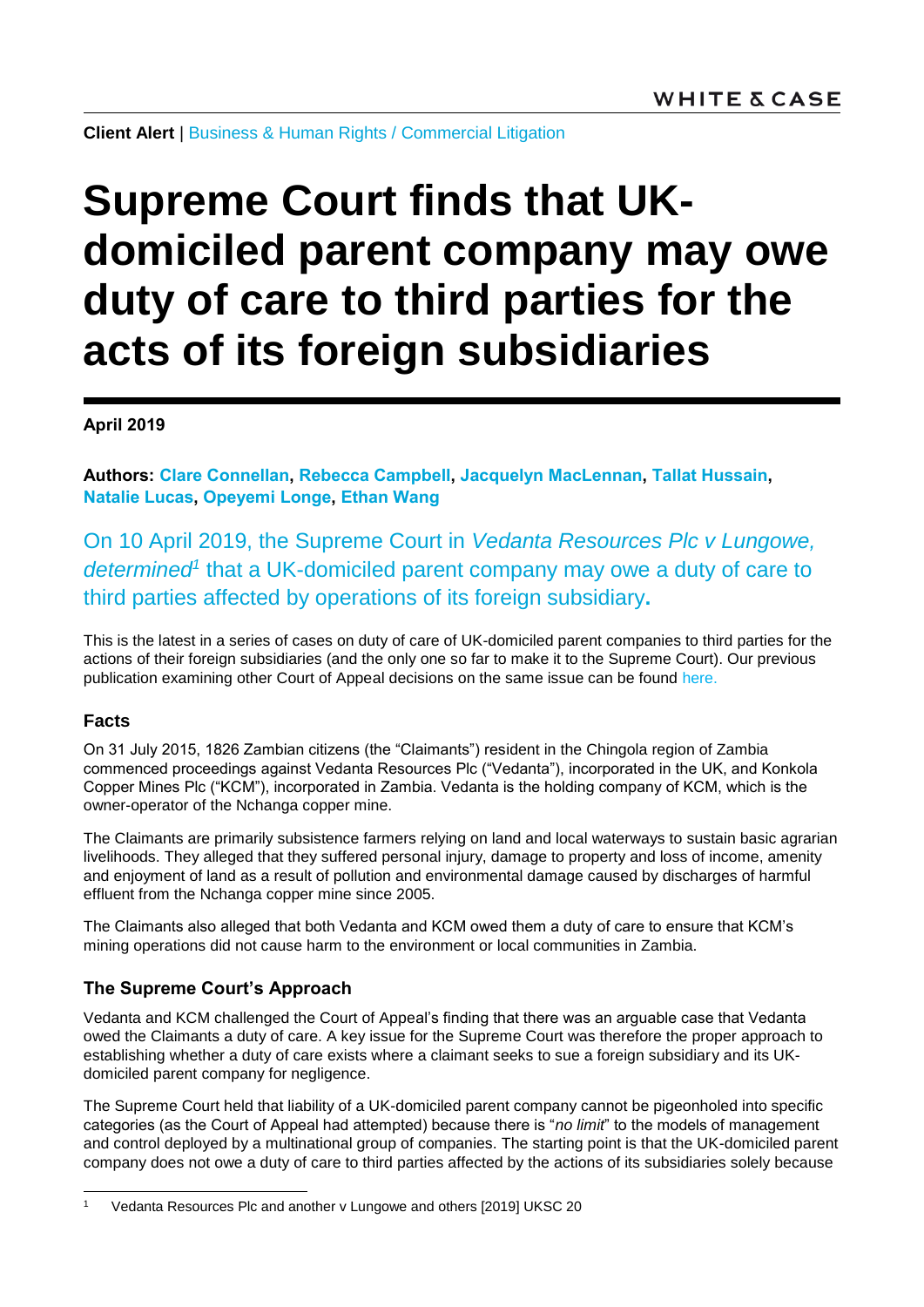of its status as a parent company. Instead, whether a duty of care is owed "*depends on the extent to which, and the way in which, the parent availed itself of the opportunity to take over, intervene in, control, supervise or advise the management of the relevant operations (including land use) of the subsidiary*".<sup>2</sup>

In the Court's view, many factors may be relevant and even determinative in considering whether a duty of care may arise for UK-domiciled parent companies, including:

- (1) issuance of group-wide policies and guidelines by a UK-domiciled parent company, which are implemented by a subsidiary;
- (2) circumstances where a UK-domiciled parent company goes beyond merely proclaiming group-wide policies, but takes active steps, by training, supervision and enforcement, to secure implementation by subsidiaries; and
- (3) publication of materials in which a UK-domiciled parent company holds itself out as exercising a degree of supervision and control of its subsidiaries, *even if it does not in fact do so*.

The Supreme Court found on the facts that the last two scenarios were applicable. Vedanta's published materials about the standards of control over its subsidiaries and the implementation of these standards through training, monitoring and enforcement, made it *arguable* that Vedanta owed a duty of care to the Claimants.<sup>3</sup>

In addition to the issue of duty of care of a UK-domiciled parent company for the actions of a foreign subsidiary, the Supreme Court appeal also covered several other issues, including the proper place for proceedings involving multiple defendants from different jurisdictions. Despite finding that Zambia would have been the proper place for conduct of the litigation, the Supreme Court dismissed KCM's and Vedanta's appeal on the basis that the Claimants would have been unable to obtain substantial justice in Zambia. This was a highly influential factor in the decision, with reference made specifically to the limited funding arrangements in Zambia (including the lack of legal aid or Conditional Fee Agreements), and the absence of sufficiently sizeable and suitably experienced legal teams in Zambia for prosecution of cases of this size and complexity.

## **Significance of the Decision**

As a preliminary point, it is important to highlight that the Supreme Court was considering the jurisdictional question of whether there was an *arguable* case against Vedanta. It did not have to consider whether Vedanta in fact owed a duty of care to the Claimants, which will now be determined on the merits before the High Court. It would be premature to conclude that UK-domiciled parent companies will generally owe a duty of care to third parties for the actions of their foreign subsidiaries.

That said, this decision is important in a number of respects. The Supreme Court has confirmed that a UKdomiciled parent company is capable of owing a duty of care to third parties for the actions (and omissions) of its foreign subsidiaries and that the duty can be established by reference to general principles of tort (and not specific factors relevant only to the parent/subsidiary relationship). It is also the first instance where the Supreme Court has provided some guidance on when a UK-domiciled parent company may owe a duty of care for the actions of its subsidiary, and does not limit that analysis to the "straitjacket" of *indicia* in *Chandler v Cape*. 4

There are wider implications of this case for the litigation of current (and future) cases where defendants are domiciled in multiple jurisdictions. In particular, the decision potentially sets a precedent in favour of claimants from less developed or under-resourced judicial systems in fighting against jurisdictional challenges on the basis that there is real risk that substantial justice will not be obtained in the foreign jurisdiction. Even in circumstances where England is not the proper place to commence proceedings, the Supreme Court has confirmed that claimants still have the opportunity to avail themselves of the English court's jurisdiction where they can evidence a real risk that substantial justice will not be obtainable in the foreign jurisdiction. For clients

 $\overline{2}$ <sup>2</sup> Vedanta Resources Plc and another v Lungowe and others [2019] UKSC 20 at [49]

<sup>3</sup> Vedanta Resources Plc and another v Lungowe and others [2019] UKSC 20 at [61]

<sup>4</sup> Chandler v Cape [2012] EWCA Civ 525